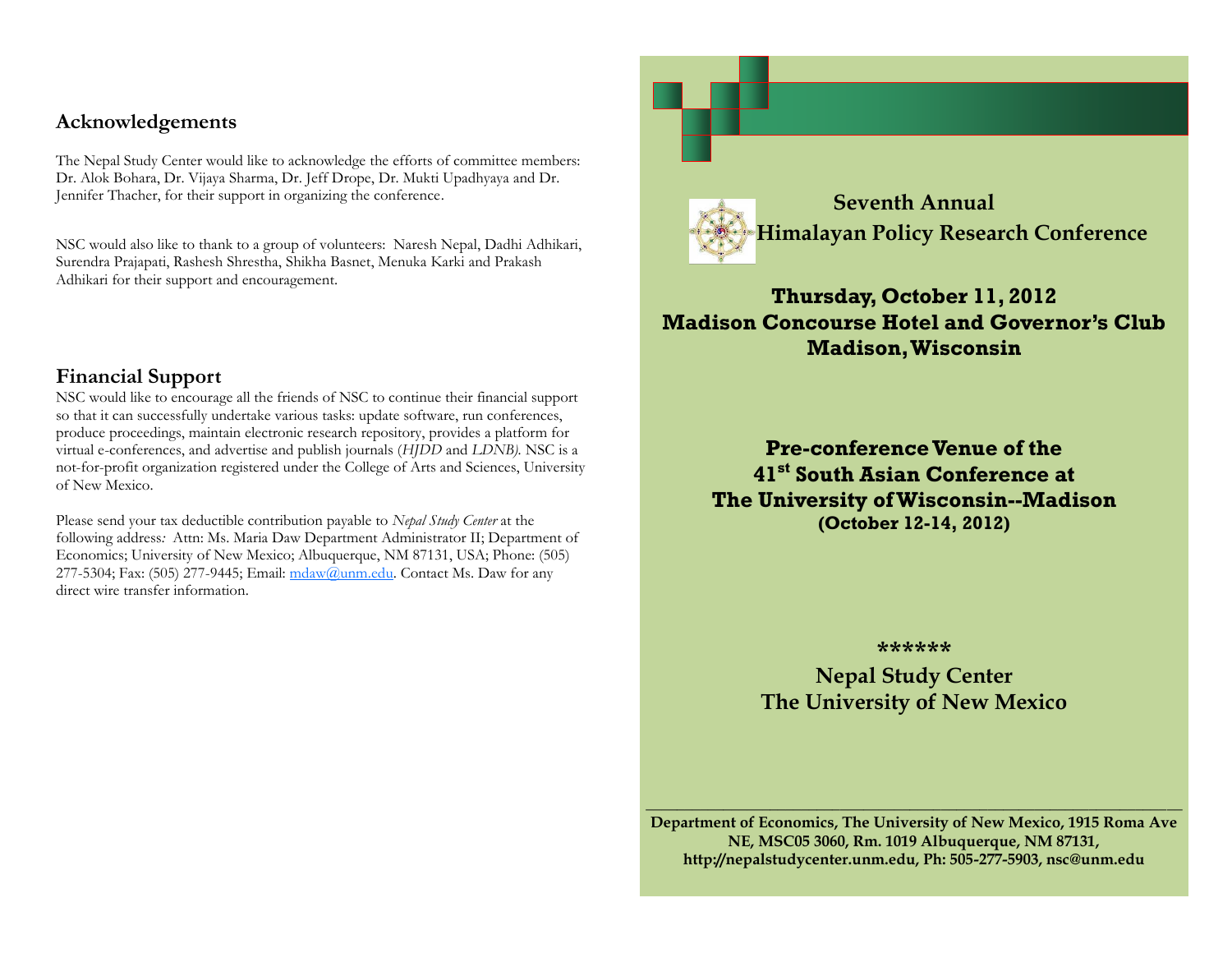#### **Venue Information and Hotel Accommodation**

Conference Venue: Sessions will be held at the Madison Concourse Hotel and Governor's Club [http://www.concoursehotel.com/.](http://www.concoursehotel.com/)

Hotel Contact: The Madison Concourse Hotel & Governor's Club, 1 West Dayton Street, Madison, WI 53703, Phone - 608.294.3016, Fax - 608.257.8454, (Limited rooms available at discount rates for HPRC participants)

Alternate accommodation: Visit the NSC Conference Website for ideas.

Participants are personally responsible for funding and organizing their travel, hotel accommodations, food and all other expenditures related to their attendance at the conference. However, breakfast, lunch, and refreshments on the day of the Conference will be available at the conference at no cost to participants. Dinner is not provided.

**Conference Fees** will be collected at the conference venue. You may pay in cash or with a check to the *Nepal Study Center*.

Registration fees: Participants working in the SAARC Region \$25.00 Non-SAARC participants: \$70.00 Non-SAARC Students: \$35.00

#### **III. Call for Papers for e-journals (HJDD & LDNB)**

*Himalayan Journal of Development and Democracy (HJDD)*, a peer-reviewed interdisciplinary academic journal, invites high quality papers on development, democracy, conflict, and environmental issues relating to the Himalayan or the South Asian region. The submitted papers should provide robust **analyses of issues** important to the region and yield significant **policy implications**. We consider development issues in a broad socioeconomic perspective to include growth, poverty, income distribution, urban sprawl, food security, education, environment, industrial and labor issues, trade, technology, regional development, health care, gender and ethnicity, and child labor. HJDD also welcomes papers on democracy, conflict resolution, and political transition.

Liberal Democracy Nepal Bulletin (LDNB) focuses on the contemporary political economy, democratic development, good governance, international relations, and conflict resolution and invites high quality **essays** and analytically presented **nontechnical commentaries** for publication with a regional focus.

Electronic submissions are accepted for both journals. For guidelines on submission and related matters, please visit

[http://nepalstudycenter.unm.edu/jour](http://nepalstudycenter.unm.edu/journals/) [nals/.](http://nepalstudycenter.unm.edu/journals/) Send your inquiries to Professor Alok K. Bohara, Nepal Study Center, Department of Economics, University of New Mexico, Albuquerque, NM 87131, U.S.A. (505) 277-5903,

#### **IV. Himalayan Study Abroad Summer Program: Society and the Environment**

The Department of Economics and Nepal Study Center [\(http://nepalstudycenter.unm.edu\)](http://nepalstudycenter.unm.edu/) at the University of New Mexico have developed an interdisciplinary study abroad program --Himalayan Study Abroad Program: Society and the Environment with Kathmandu University. The first trip completed in the summer of 2009. The course began with a one-semester class introducing students to important environmental, cultural, health, and development issues. The 2-week long field experience in Nepal taught students about the Bagmati River basin in Kathmandu valley. Additionally, the students participated in several hands-on sustainable development projects: smokeless stoves distribution, rainwater harvesting installation at a school, KIVA microfinance interaction. Visit the NSC website for more details.

#### **V. Association for Himalayan Policy research**

Through various scholarly activities, NSC aims to create a **global network** of scholars, professionals, and policy practitioners interested in the policy and development of the Himalayan and SAARC region. NSC plans to form an *Association for Himalayan Policy Research*. Journal publications and Himalayanfocused conference at Wisconsin University are important activities contributing to this collaboration, and our initial attempt to create this network has been very successful. Many scholars from the US, Europe, Far East, Australia, and South Asia are joining this network.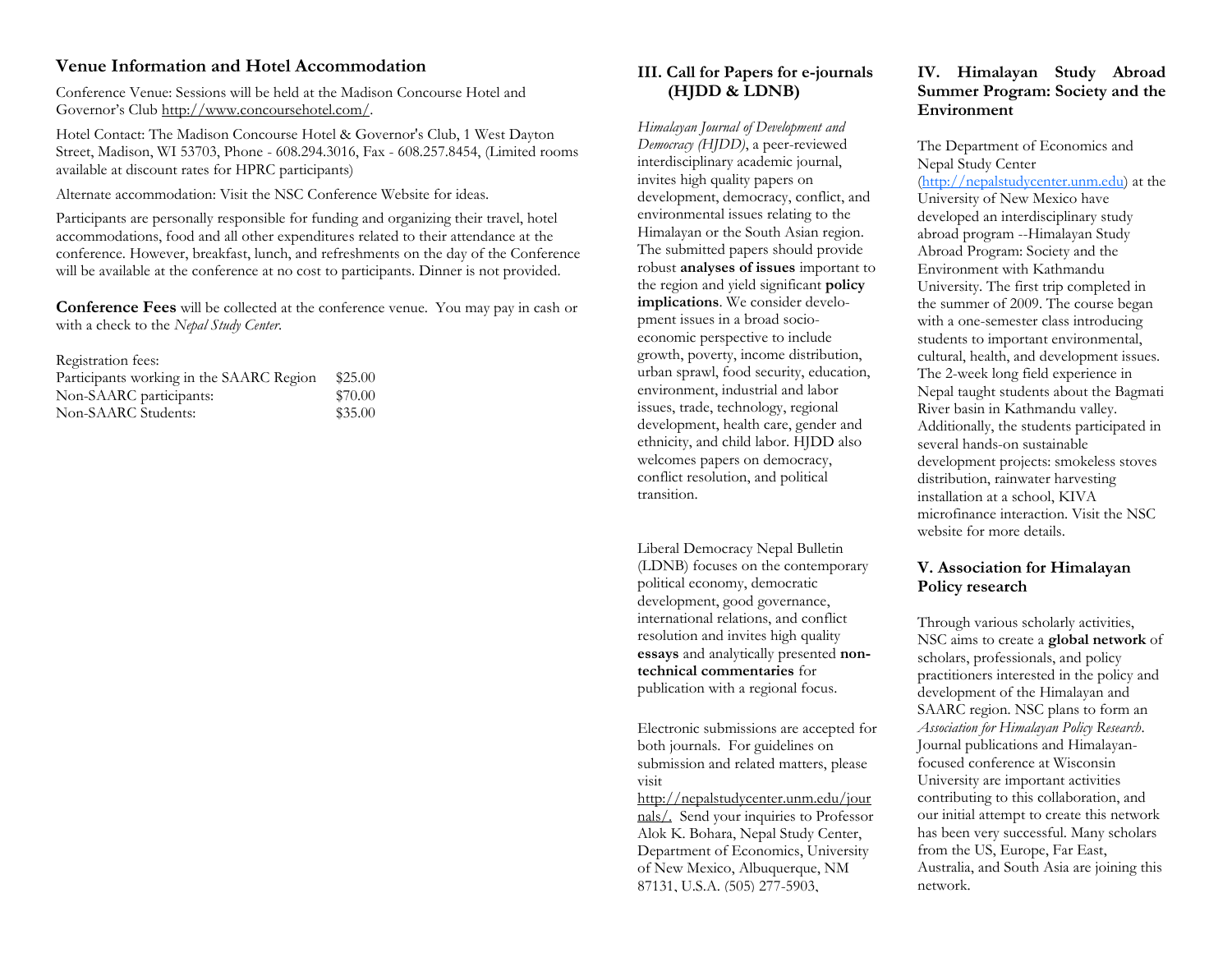#### **II. Accomplishments**

Since its inception, the Center has made several noteworthy accomplishments. This record has been produced with volunteer time and energy and with limited resources.

- The Center has established **two electronic journals**, *Himalayan Journal of Development and Democracy* (HJDD), and *Liberal Democracy Nepal Bulletin* (LDNB): <http://nepalstudycenter.unm.edu/journals/journals.htm>
- The Center collaborated with the **Liberal Democracy Nepal** forum and the National Democratic Institute (NDI) in Washington, DC, to conduct a highly successful workshop in DC in October 2005.
- NSC has been organizing the annual **Himalayan Policy Research Conference** since 2006 at the pre-conference venue of the University of Wisconsin Annual Conference on South Asia.
- The Center has showcased **seminars** by distinguished scholars and policy makers.
- NSC has created an electronic research repository, **Himalayan Research Papers Archive**, which will allow scholars to upload, store, and disseminate policy research through the open-access repository system Dspace created at MIT.
- The Center has also concluded **educational collaborative projects** with the University of Miami and the UNM College of Education.
- NSC is conducting important **research** on several areas: remittances, poverty mapping, food security, social capital, conservation, health, Bagmati River restoration, GIS analysis and habitat modeling.
- NSC has become an attractive **venue for graduate studies**. There are currently several doctoral students at UNM's Political Science and Economics Department studying issues related to the Himalayan Region and countries in South Asia.
- NSC has created the **Himalayan Study Abroad** program for undergraduate students that include a two-week immersion experience in Nepal.
- NSC had an **official visit to UNM** by the Vice Chancellor and the Dean of the Kathmandu University (April 2008).
- A team from UNM is visited Kathmandu in November 2009 for an **MOU**  signing ceremony with KU and ICIMOD. The team will also held meetings with the National Trust for Nature Conservation (NTNC). The **satellite office of the NSC** was officially opened on the KU Campus
- A satellite office of the NSC was opened at KU

We believe that these activities are valuable in promoting knowledge sharing. There are a number of Nepali and non-Nepali scholars involved in the NSC's mission.

## **Welcome!**

On behalf of the scholars, professionals, policy practitioners, and the friends of the Nepal Study Center (NSC) at the University of New Mexico, we would like to welcome all the participants to the Seventh Annual Himalayan Policy Conference at the preconference venue of the University of Wisconsin's 41st Annual South Asian Conference.

NSC was established at the University of New Mexico in 2004 with an objective to promote global connectivity among the scholars with policy research interests in the Himalayan Region, with a focus on South Asian Association for Regional Cooperation (SAARC) countries. NSC takes the policy research theme broadly to include issues related to development, democracy, conflict and the environment. NSC is dedicated to creating platforms to enhance knowledge sharing.

NSC's research capacity-building activities include two e-journal publications (*Himalayan Journal of Development and Democracy* and *Liberal Democracy Nepal Bulletin)*, the annual Himalayan Policy Research Conference, e-seminars, Himalayan Study Abroad Summer Program, and maintaining an electronic repository to allow scholars to upload, store, and disseminate policy research. This Seventh Annual HPRC 2012 is an important milestone for us that has built upon the success of the previous conferences. The ultimate goal of the NSC and its friends is to form an *Association for Himalayan Policy Research.*

We are grateful to the University of Wisconsin's 41<sup>st</sup> Annual South Asian Conference for giving us a pre-conference venue. We would like to thank those who have provided financial support to Nepal Study Center to conduct this conference. We acknowledge the help provided by staff and the graduate students of the Department of Economics, UNM, and the goodwill and support of many friends of NSC.

Sincerely,

Nepal Study Center, UNM

Dr. Alok K. Bohara

 Professor, Department of Economics, University of New Mexico [bohara@unm.edu](mailto:bohara@unm.edu)

Dr. Vijaya Sharma

 Adjunct Faculty, Department of Economics, University of Colorado Dr. Jeff Drope

 Assistant Professor, Department of Political Science, Marquette University Dr. Mukti P. Upadhyay

 Professor, Department of Economics, Eastern Illinois University Dr. Jennifer Thacher,

Associate Professor, Department of Economics, University of New Mexico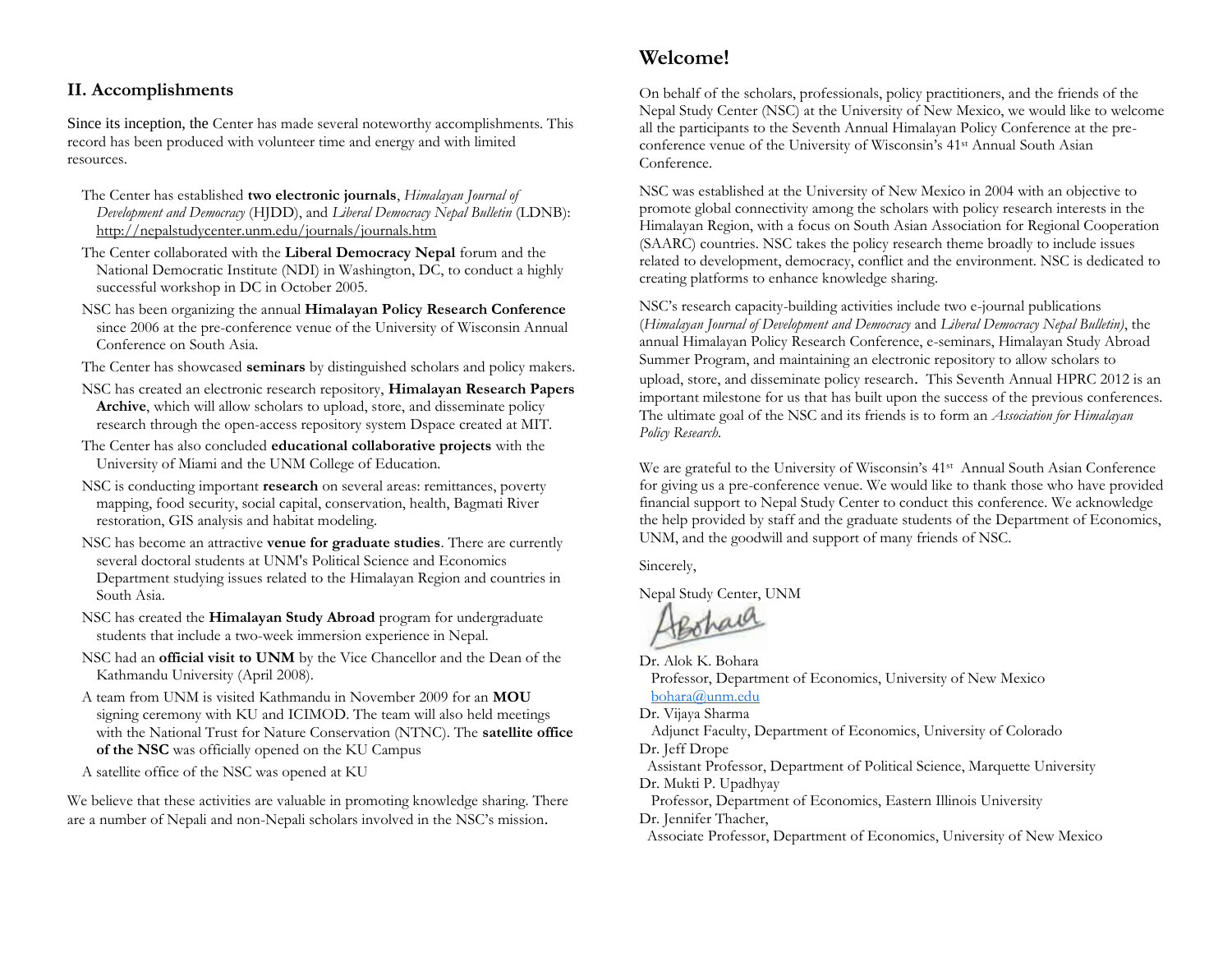# Global Connectivity & NSC



Through global connectivity, the Nepal Study Center (NSC) at the University of New Mexico (UNM) is dedicated to fostering intellectual collaboration and sharing knowledge with a dedicated focus and wider perspective on the socio-economic development and sustainability, health, technology transfer, and environmental issues of the Himalayan region and the countries in South Asia. NSC conducts research and trains scholars; holds annual conferences --Himalayan Policy Research Conference (HPRC); publishes e-journals and conference proceedings; maintains electronic working papers archive; builds regional strategic academic partnerships through Memo of Understanding (MOUs); and conducts Himalayan Study Abroad program.

High-level delegates from UNM, Kathmandu University, and International Centre for Integrated Mountain Development (ICIMOD) have paid visit to each other's institutions to sign MOUs. Consequently, UNM is now an associate member of the 8-country Himalayan University Consortium. NSC-UNM's newly established regional branch office at Kathmandu University also gives research leverage to UNM students and faculty. That is, UNM now has gained tremendous advantage to open up academic opportunities in South Asia, and make its presence felt in the middle of the two rising giants India and China.

For more details please visit: [http://nepalstudycenter.unm.edu](http://nepalstudycenter.unm.edu/)

The Center takes a broader South-South thematic focus with an interest on development, health, natural resources, sustainability, empowerment, conflict and the environment. NSC has also initiated a Global South theme to foster exchange of knowledge on the low income economies from the three distinct societies -- Latin America, Asia, and Africa -- on the wider issues of international development, global health and sustainability.

## **I. About Nepal Study Center**

The creation of the Nepal Study Center (NSC) at the University of New Mexico in 2004 was an important milestone in knowledge sharing among a global network of scholars who are interested in policy work on the Himalayan region and the countries in South Asia. The Center is broadly interested in the issues of development, democracy, conflict and the environment. The Center is registered within the College of Arts and Sciences of the University of New Mexico as a notfor-profit foundation.

#### **Nepal Study Center Mission**

- Policy Research on topics related to the environment, resources, food security, poverty mapping, health, climate change, sustainable development, governance etc.
- **Sharing Knowledge** through e-journals, annual conferences, e-seminars, eworkshops, and working paper series.
- **Building Partnerships** with regional and global institutions.
- **Higher Education** through the promotion of undergraduate and graduate level studies and research opportunities.
- **Diaspora Knowledge Management** through diaspora studies, digital connectivity, and analysis.
- **Sustainable Development** through the promotion and transferring of innovative technology and ideas

It is hoped that this conference and future research activities and collaborations will result in pertinent, accurate, and cutting-edge research on issues relevant to the region.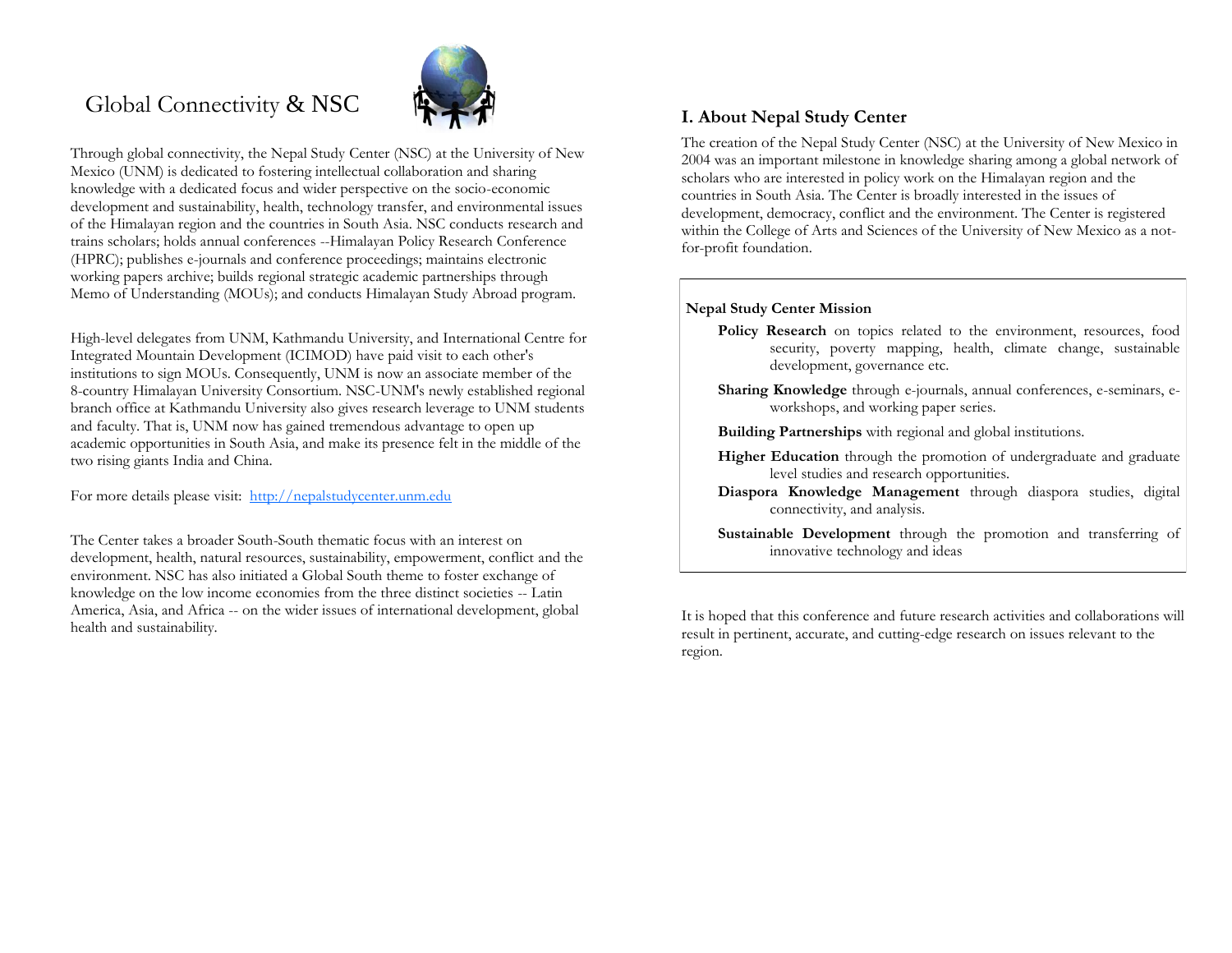## **Session 2B: Gender, Ethnic, Health and Education Issues: 2:00 p.m. – 5:30 p.m. Capitol Room B**

*Chair: Bill Fleming, University of New Mexico, USA*

1. Inequities in antenatal care in Nepal: An ecological perspective

*Arati Maleku, University of Texas at Arlington, USA Vijayan Pillai, University of Texas at Arlington, USA*

- 2. A comparative study of witchcraft in Ghana and Nepal *Prakash Adhikari, Central Michigan University, USA Mensah Adinkrah, Central Michigan University, USA*
- 3. Coherence between environmental policy and school level curricular processes in Nepal

*Parbat Dhungana, Kathmandu University, Nepal*

- 4. Ethnic wage differential in Nepal: The cost of being Dalit *Menuka Karki, University of New Mexico, USA Alok Bohara, University of New Mexico, USA*
- 5. Living on the edge: Exclusion of LGBTI population in Nepal

*Sadixya Bista, SNV, Nepal*

6. Gender mainstreaming in Nepal: Policy and practice *Bonita Sharma, University of Texas at Arlington, USA*

*Discussants (Number within parentheses is the serial number of the paper in the above list):* 

*Parbat Dhungana (1), Menuka Karki (2), Prakash Adhikari (3), Sadixya Bista (4), Bonita Sharma (5), Arati Maleku (6)*

**Conference ends at 5:30 p.m.**

Seventh Annual Himalayan Policy Research Conference Nepal Study Center

Thursday, October 11, 2012, Concourse Hotel, Wisconsin, Madison, Pre-conference Venue of the 41<sup>st</sup> South Asian Conference at The University of Wisconsin, Madison, (October 12-14, 2012) Program Outline

**Welcome (8:45-9:00am, Capitol Room A)**

## **Session 1A: South-South Cooperation & Developmental Issues: 9:00 a.m. to 12:30 p.m. Capitol Room A (Capitol Room A)**

*Chair: Mukti Upadhyay, Eastern Illinois University, USA*

- 1. A North Indian village that changed, 1954-2010 *James Michael Mahar, University of Arizona, USA*
- 2. Economic development and socio political change in colonial district Multan (1849-1901) *Abida Chuadhary, Bahauddin Zakariya University, Pakistan*
- 3. Reinvigorating South Asia by deepening 'Look East' policies

*Pradumna Bickram Rana, Nanyang Technological University, Singapore*

4. Inflation and economic growth: A dynamic panel threshold analysis for Asian economies *Vinayagathasan Thanabalasingam, National Graduate Institute for Policy Studies, Japan Leon-Gonzalez Roborto, National Graduate Institute for Policy Studies, Japan*